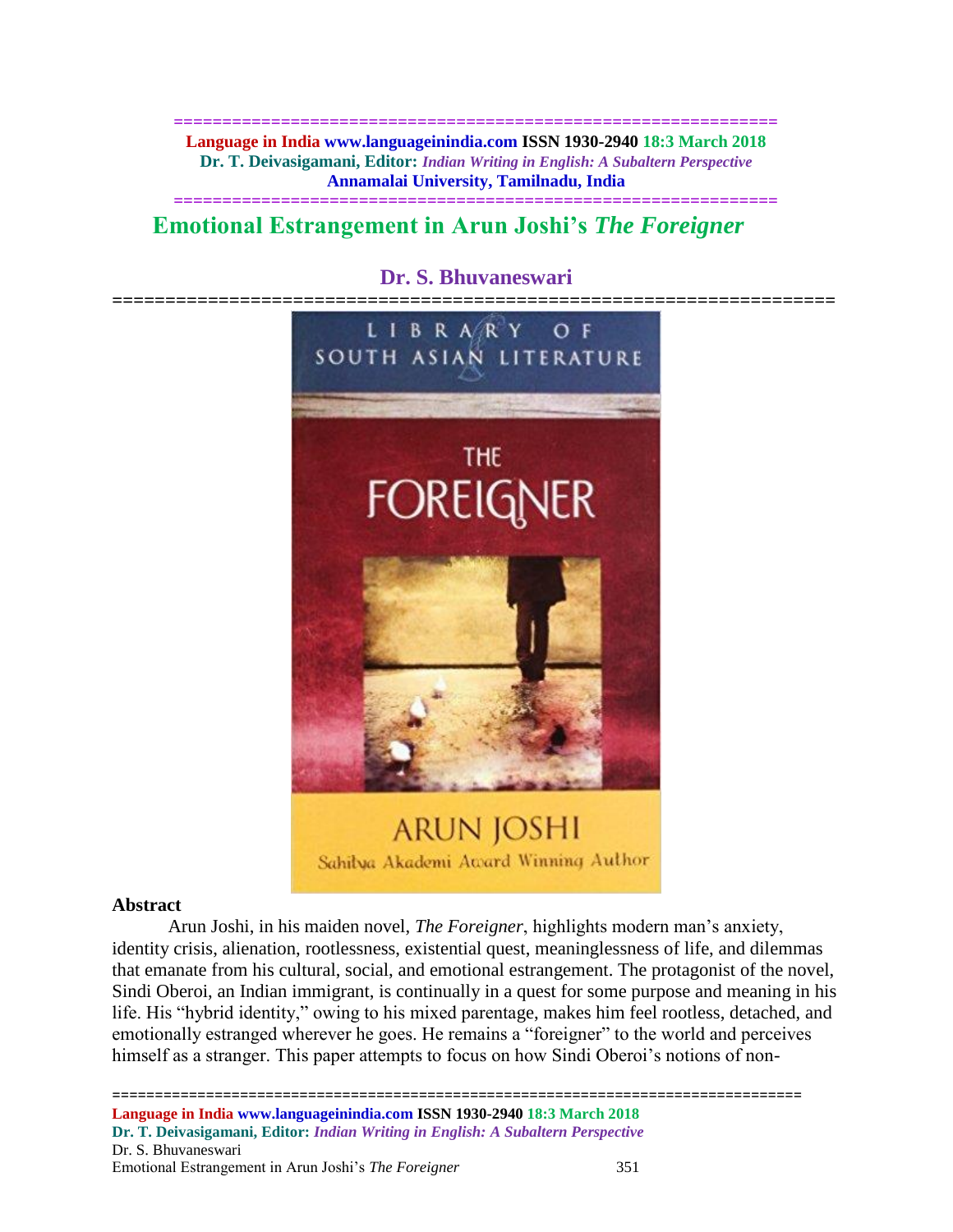involvement and detachment land him in a state of emotional estrangement. Through the protagonist, the novelist drives home the message to the modern man that detachment "consisted of right action and not escape from it" (204).

**Key words:** Arun Joshi, *The Foreigner*, hybrid identity, identity crisis, emotional estrangement, detachment.

# *The Foreigner*

Arun Joshi, in his novel, *The Foreigner*, depicts the pitiable predicament of the protagonist Sindi Oberoi, who is constantly in a quest to seek some kind of remedy for his sense of estrangement and identity crisis. The author has successfully presented the isolation of modern man, who becomes an alienated soul not only amidst his fellow beings but an outsider to himself too. Globalization has indeed opened avenues for modern man to exhibit his talents and thereby has paved way to materialize his dreams. Hordes of people for want of better job opportunities, monetary benefits, higher studies, and to realize their dreams, dislocate from their homeland and relocate themselves in the host land. However, in the process of survival, they are often entrapped between the traditional inherited culture and the new, unfamiliar, antagonistic host culture. Modern man's incapability to attune himself with the new existing social, psychological, cultural, linguistic, and spiritual situations, has forced him to shed off the positive human traits like love, brotherhood, hope, compassion, spirituality etc... It is indeed true that globalization has shrunk the whole world into a "Global village" with its technological advancements, nevertheless, it has left man bereft of his values and thus, modern man remains alienated, homeless, frustrated, culturally alienated, socially isolated and emotionally estranged.

# **Alienation**

Alienation, "a very common theme in Indo-English novel" as Meenakshi Mukherjee rightly points out, forms the dominant theme in *The Foreigner* too. Generally, diasporic writers give expression to their diasporic experiences – bitter or pleasant, in their literary creations. Arun Joshi, who has garnered rich experiences during his stay in the US as a student, is successful in giving expression to his diasporic sensibility. His migrant characters, like their creator, become "the confused wanderers between two worlds" (29) as K. R. Srinivasa Iyengar terms them. They straddle cultures and become a victim to rootlessness. The feeling of rootlessness drives modern man to the state of self-alienation. The inability to acclimatize oneself with the existing situation creates inner crisis in modern man and thus lands him in self-estrangement.

# **Human Dilemmas**

Arun Joshi, one of the most renowned thought-provoking novelists, in *The Foreigner,*  addresses issues related to human dilemmas. In an interview with Purabi Banerjee, the novelist admits the fact that he himself has led the life of an alienated man: "It is largely autobiographical. I am... somewhat alienated man myself... some parts of *The Foreigner*, my first book, was written when I was a student in America. I gave it up then and completed it later in 1966" (4). The author also states that the protagonists in the novel appear to be his mouthpiece conveying the twinge of self-estrangement that their creator has experienced. In this regard, R. S. Pathak in "The Alienated Protagonist in the Indo-English Novel," observes the different manifestations of alienation: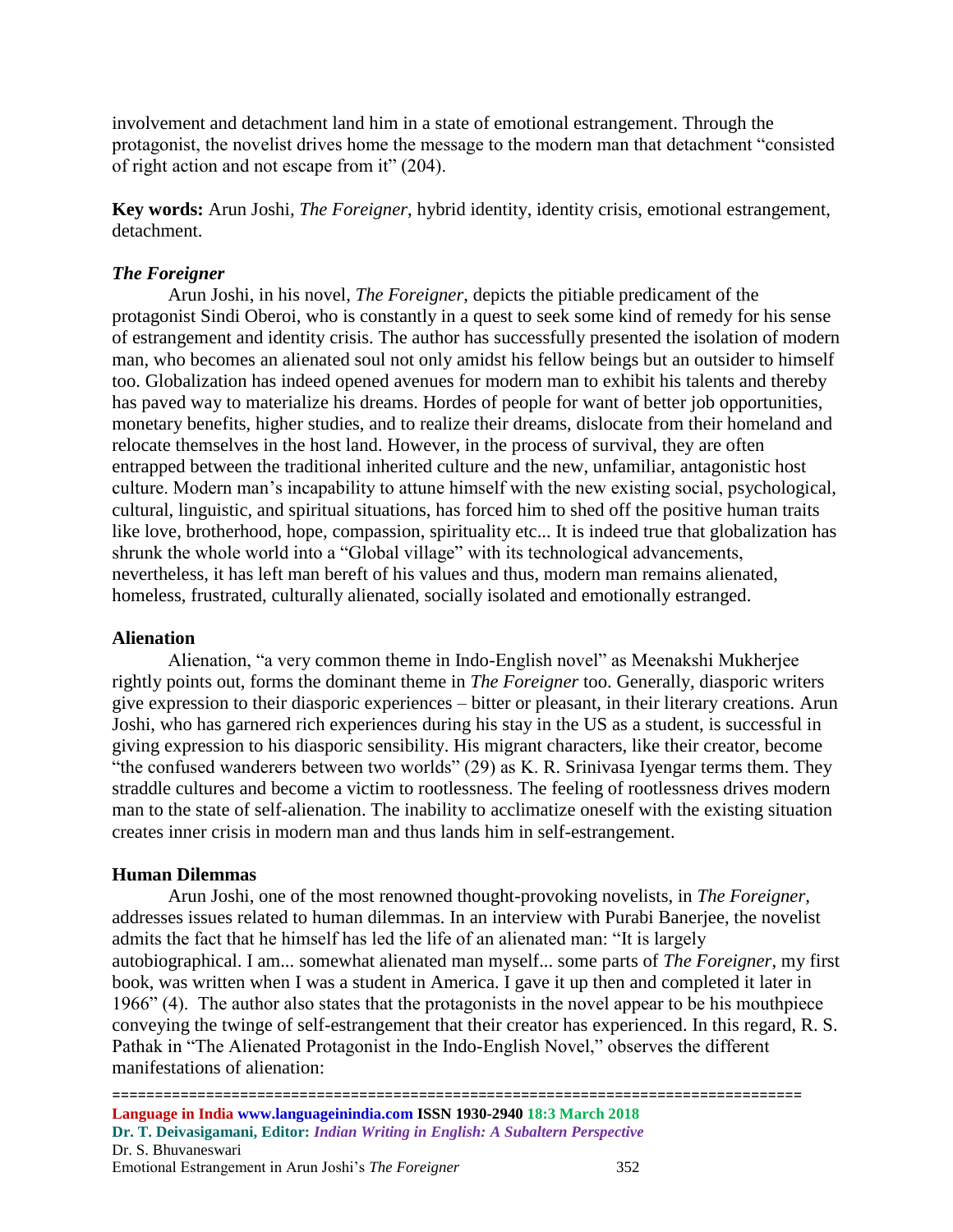Alienation is one of the greatest problems confronting modern man. Its corrosive impact can be seen in the form of generation gap, the anti-war movement, the hippie phenomenon, the credibility gap, the compartmentalization of our lives, the stunting of personal development, the conspicuous absence of a sense of meaningfulness of life, and so on. (68)

#### **Sindi Oberoi**

The story of *The Foreigner* revolves around the psycho-somatic evolution of such an emotionally estranged modern man, Sindi Oberoi, who leads a detached life wherever he goes. Hence Meenakshi Mukherjee rightly claims that "*The Foreigner* is the first Indo-Anglican novel to deal with a genuine human predicament without compromise and without clichés" (4). The novel is narrated in a series of flashbacks highlighting the blossoming of human relationships in the beginning of the novel and the withering of such relationships in the end. Sindi Oberoi, who is of mixed parentage – English mother and Kenyan-Indian father, is born in Kenya, gets educated in England and in America, and finally settles in India. Having lost his parents in his infancy in an air crash, he could hardly recollect his memories about his parents and his childhood from "a couple of wrinkled and cracked photographs" (12). Fated to be a foreigner from birth, he does not have any emotional support to cling to. He could not trace his roots and feels himself incomplete and rootless. Hence he confesses his pitiable state to grow as an orphan having no family ties, no country to be called as his "home" and thus suffers from identity crisis: "My foreignness lay within me" (55). Homelessness, loss of cultural identity, and personal history make his life a purposeless existence:

> Somebody has begotten me without a purpose and so far I had lived without a purpose... I hadn't felt that when my uncle was living... the thought that he moved about in that small house on the outskirts of Nairobi gave me a feeling of having an anchor. After his death the security was destroyed. Now I suppose I existed only for dying. (FOR 55-56)

Unable to adapt himself to the alien socio-cultural matrix, he is conscious of the "foreignness" of his spirit and thus eventually becomes "a perennial outsider" as Meenakshi Mukherjee aptly points out. He "goes round in circle in a whirl, going everywhere and getting nowhere" (128). Persistently obsessed by the impermanence of things and human relationships, he withdraws himself from the society and asserts: "I have no roots" (42) and "rootless, restless and luckless in a mad, bad and absurd world" (152). Thus he remains "an alien everywhere physically as well as metaphorically" (202) who often suspected that he "was going mad" (137).

Having garnered immigrant experiences from London, Boston, and India, Sindi Oberoi undergoes a series of transformations. Yet, his detachment and sense of foreignness, the byproducts of spatial dislocation, compel him to contemplate on suicide. He himself admits that he "was tired of living" (174) and "existed only for dying" (65). In London, when Anna, a minor artist of "thirty-five with dark hair and finely chiselled features" (176), reveals her liking for Sindi Oberoi, he fails to reciprocate Anna's love. Instead, he reveals his love for Kathy, who deliberately rejects him. Such broken relationships trouble him intensely and make him believe in the impermanence of human relationships and fickleness of human emotions, and thus add on to his sense of detachment. His discussions on religion and mysticism with the Catholic priest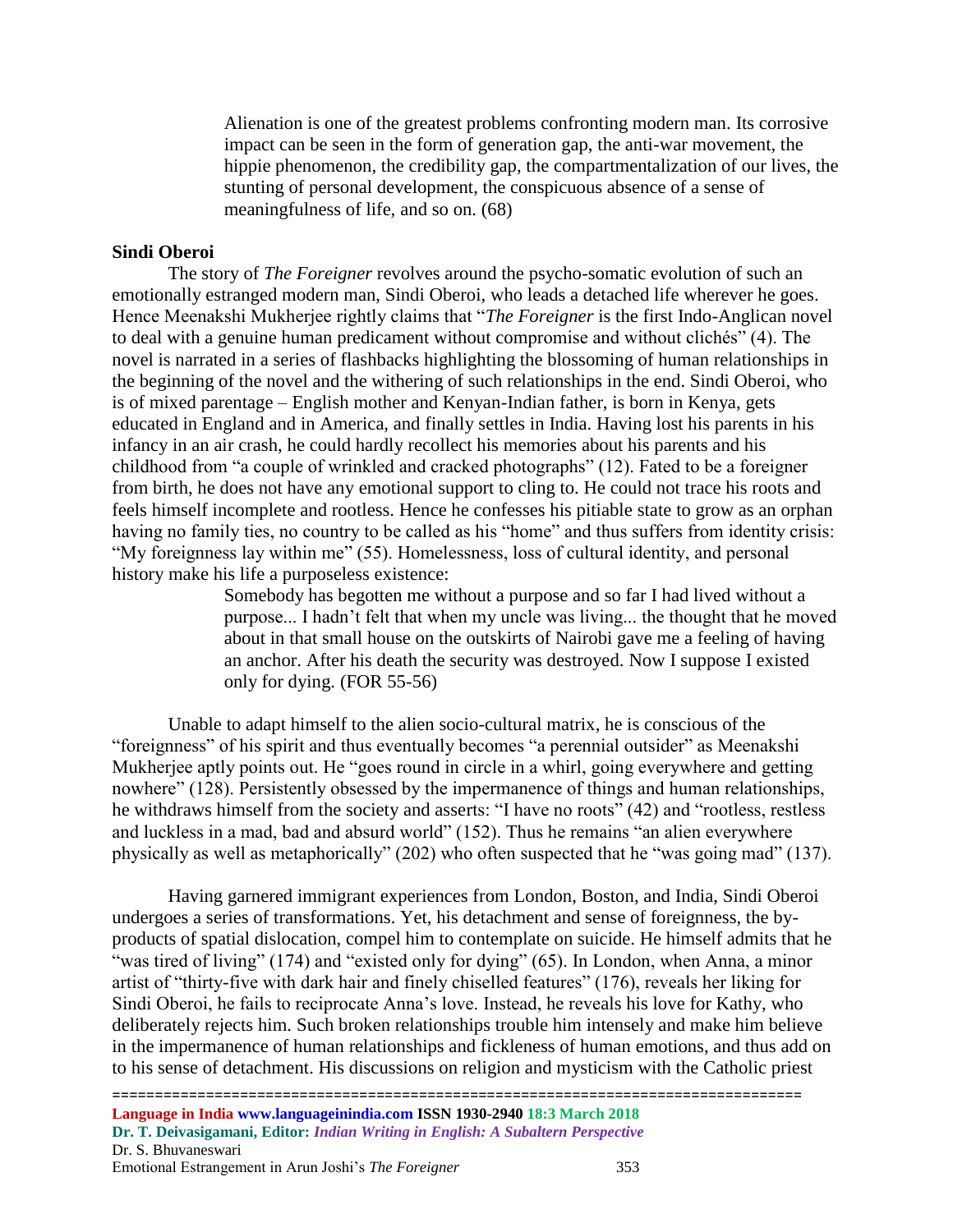reveal his perceptions on the absurdity of love, relationship, and existence: "All love – whether of things, persons or oneself was illusion and all pain sprang from this illusion. Love begot greed and attachment and it led to possession" (180). Hence, when he arrives to America, he remains determined not to entangle himself in any kind of relationship and hence refuses to establish any kind of relationship with June Blyth, who approaches him with genuine love: "One should be able to love without wanting to possess ... One should be able to detach oneself from the object of one's love" (60). Though he continues his affair with June Blyth for a long time, he does not want to marry her when she requests him, "Let's get married, Sindi. For God's sake, let's get married" (107). To her, he reveals his philosophy about love and significance of detachment in love:

> Absence of love does not mean hatred. Hatred is just another form of love. There is another way of loving. You can love without attachment, without desire. You can love without attachment to the objects of your love. You can love without fooling yourself that the things which you love are indispensable either to you or to the world. Love is real only when you know that what you love must one day die. (FOR 145)

#### **Sense of Insecurity**

Probably, Sindi Oberoi's sense of insecurity, his notions about the transitory nature of relationships prevent him from establishing emotional bonds with people. He reveals his detached attitude towards life to June Blyth:

> I have loved people as much as I love myself. It isn't much but that is not my fault.And then to be in love in your sense requires one to take things seriously, assume that there is a permanence about things. Nothing ever seems real to me, leave alone permanent. Nothing seems to be very important. (FOR 92)

#### **June Blyth**

When Sindi Oberoi meets June Blyth in Boston, she seems inquisitive to know more about him and hence raises many questions about him. Feeling embarrassed, he switches over to another topic for discussion. June Blyth could notice Sindi Oberoi reacting eccentrically to the questions asked. Observing him keenly, June Blyth identifies the "foreignness of spirit" in him: "There is something strange about you, you know some-thing distant. I'd guess that when people are with you, they don't feel like they're human beings. May be, it's an Indian characteristic, but I have a feeling you'd be *foreigner* anywhere" (33).

#### **An Ostracised Man**

Sindi Oberoi is portrayed as an ostracised man who eschews himself from the society. Factors like the unexpected death of his parents, his uncle, who was his guardian, and the demise of his friend, Baburao Khemka, the son of a wealthy Indian industrialist, lead to his ostracism. Probably, he is petrified about the notion that attachment and involvement may consequently lead to loss in one form or another. He regards life meaningless and deems that "death wipes out everything for most of us anyway. All that is left is a big mocking zero" (114). He believes that life is illusory and inescapably excruciating.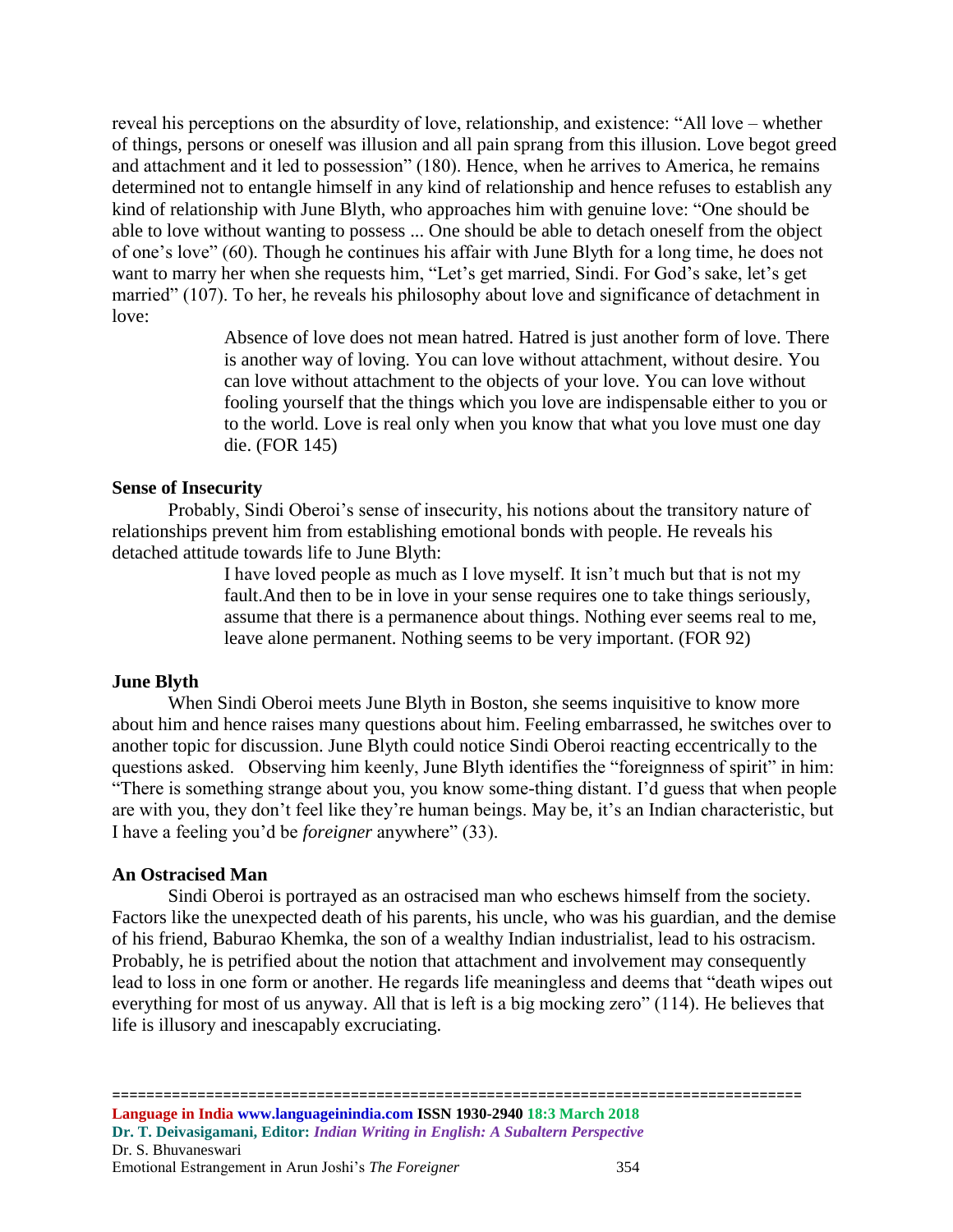#### **Straddling Cultures**

Straddling cultures also contributes to Sindi Oberoi's feeling of purposelessness. His mixed parentage lands him in a dilemma of which culture to follow. The variations in the codes of morality from country to country land him in a chaotic state. The writer aptly contrasts Indian culture with American culture regarding the notions of marriage, chastity, and genuine love:

> You had a clear-cut system of morality, a caste system that laid down all you had to do. You had a God – you had roots in the soil you lived upon. Look at me. I have no roots. I have no system of morality. What does it mean to me if you call me an immoral man... I don't even have a reason to live. (FOR 144)

#### **Baburao Khemka – Forgetting Roots**

Arun Joshi presents Baburao Khemka as a young man who forgets his roots and is fascinated by the sophisticated American life. However, his Indian psyche conditioned by Oriental fixations does not allow him to accept the fact that his lover, June Blyth once loved his friend, Sindi Oberoi. When June Blyth pleads Babu to marry her, Babu is reminded of his stringent father's attitude towards love and marriage: "He sent me here and I promised him I'll never marry in America" (100). Though Babu is fascinated by American culture, he does not completely disown his inherited Indian values. His orthodox family background and inherited cultural values curb him from marrying June Blyth. When June Blyth conveys Babu the news that she is carrying his child, he becomes suspicious about her earlier affair with Sindi Oberoi, gets tensed, and lamentably meets with a car accident. When Sindi Oberoi comes to know about Babu's demise and June Blyth's death while undergoing abortion, he realizes the misleading notion of detachment: "Detachment consisted of right action and not escape from it. The gods had set a heavy price to teach me just that" (193). Such heart-breaking episodes in Sindi Oberoi's life compel him to undergo a series of transformations. After Babu's death, Sindi Oberoi visits India to explain the cause of Babu's death to Khemka and Babu's sister, Shiela, in Delhi.

Meanwhile, when Khemka invites him to work in his firm as his personal assistant, he readily accepts the offer. Nevertheless, the situation that prevails in the factory and the materialistic nature of the people disgust him. However, Muthu, a low-paid labourer in the firm, makes him understand that the true meaning of detachment lies in getting involved with the world: "Sometimes detachment lies in actually getting involved" (239). Sindi Oberoi understands the distinction between detachment and involvement. This message revitalizes him and helps him to emerge from his identity crisis. Finally, he decides to take charge of Khemka's business, as Khemka gets arrested for his fraudulent business ethics. With involvement and attachment, he decides to devote his life for the betterment of the factory workers.

#### **Truth about Migrants**

Thus, Arun Joshi has successfully depicted the truth that migrants struggle hard to shed off their Oriental roots and to acclimatize themselves to the Occidental influences. *The Foreigner* is a remarkable novel that bristles throughout with ruminations on various issues encountered by modern man. The novelist beautifully delineates the pitiable plight of the emotionally estranged Sindi Oberoi, who, due to his philosophy of detachment and non-involvement becomes a foreigner to the world and sees himself as a stranger. His "foreignness of spirit" makes him suffer from the maladies of modern man – cultural, social, and emotional estrangement. At the